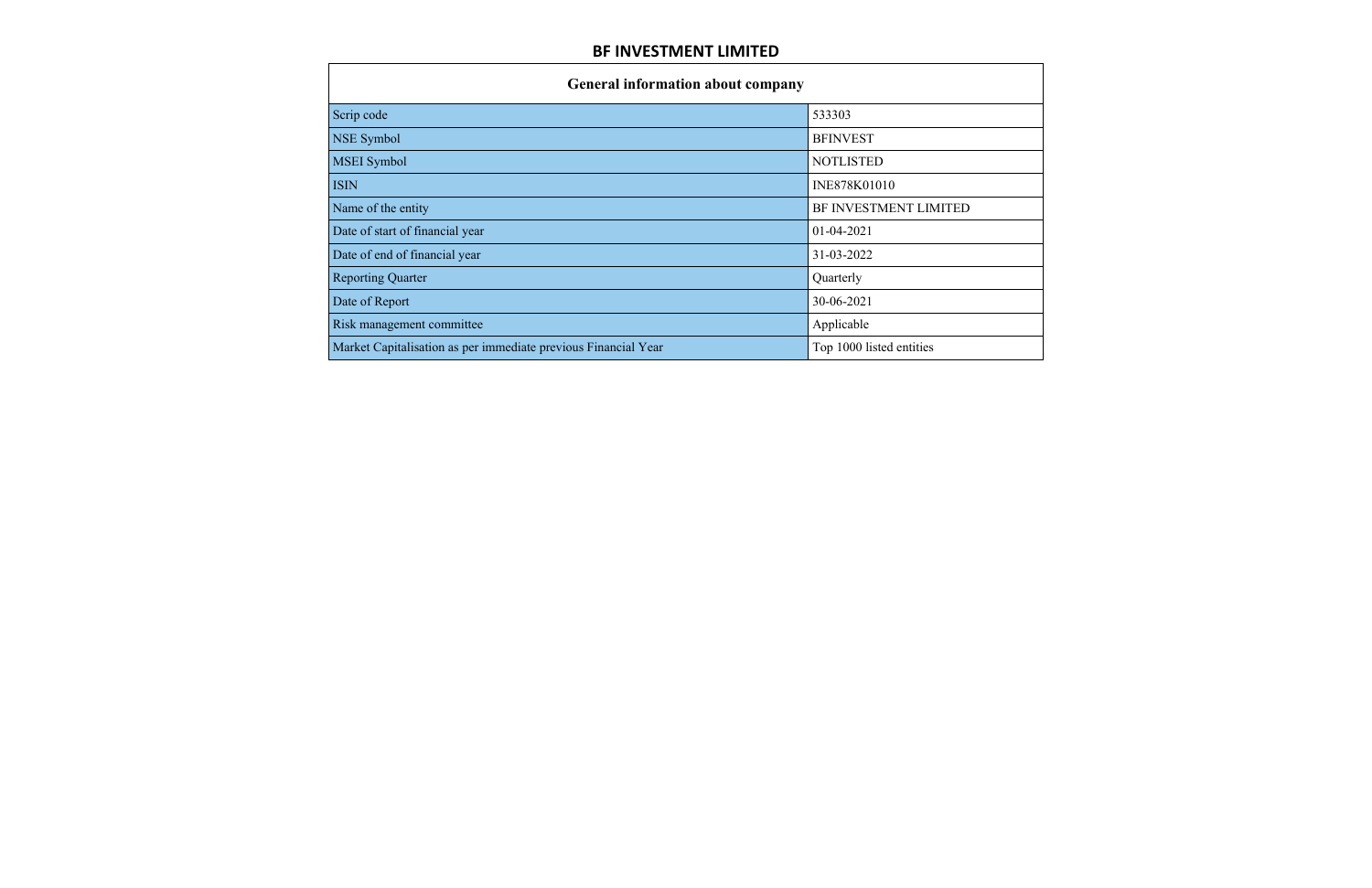$\mathbf{1}$ 

|                |                      |                                                         |                                                                                      |            |                                                                       |                                       |                                 |                      |                                                                                                      |                                             | <b>Annexure I</b>                        |                                                        |         |                                            |                                                                                                                                                |                                                                                                                                                                   |                                                                                                                                                                       |                                                                                                                                                                                                         |            |                                                                 |
|----------------|----------------------|---------------------------------------------------------|--------------------------------------------------------------------------------------|------------|-----------------------------------------------------------------------|---------------------------------------|---------------------------------|----------------------|------------------------------------------------------------------------------------------------------|---------------------------------------------|------------------------------------------|--------------------------------------------------------|---------|--------------------------------------------|------------------------------------------------------------------------------------------------------------------------------------------------|-------------------------------------------------------------------------------------------------------------------------------------------------------------------|-----------------------------------------------------------------------------------------------------------------------------------------------------------------------|---------------------------------------------------------------------------------------------------------------------------------------------------------------------------------------------------------|------------|-----------------------------------------------------------------|
|                |                      |                                                         |                                                                                      |            |                                                                       |                                       |                                 |                      | Annexure I to be submitted by listed entity on quarterly basis                                       |                                             |                                          |                                                        |         |                                            |                                                                                                                                                |                                                                                                                                                                   |                                                                                                                                                                       |                                                                                                                                                                                                         |            |                                                                 |
|                |                      |                                                         |                                                                                      |            |                                                                       |                                       |                                 |                      |                                                                                                      |                                             |                                          | <b>I. Composition of Board of Directors</b>            |         |                                            |                                                                                                                                                |                                                                                                                                                                   |                                                                                                                                                                       |                                                                                                                                                                                                         |            |                                                                 |
|                |                      |                                                         |                                                                                      |            |                                                                       |                                       |                                 |                      | Disclosure of notes on composition of board of directors explanatory                                 |                                             |                                          |                                                        |         |                                            |                                                                                                                                                |                                                                                                                                                                   |                                                                                                                                                                       |                                                                                                                                                                                                         |            |                                                                 |
|                |                      |                                                         |                                                                                      |            |                                                                       |                                       |                                 |                      |                                                                                                      |                                             |                                          | Wether the listed entity has a Regular Chairperson Yes |         |                                            |                                                                                                                                                |                                                                                                                                                                   |                                                                                                                                                                       |                                                                                                                                                                                                         |            |                                                                 |
|                |                      |                                                         |                                                                                      |            |                                                                       |                                       |                                 |                      |                                                                                                      |                                             |                                          | Whether Chairperson is related to MD or CEO No         |         |                                            |                                                                                                                                                |                                                                                                                                                                   |                                                                                                                                                                       |                                                                                                                                                                                                         |            |                                                                 |
|                | Title<br>(Mr)<br>Ms) | Name of the<br>Director                                 | PAN                                                                                  | <b>DIN</b> | Category<br>$1$ of<br>directors                                       | Category<br>$2$ of<br>directors       | Category<br>$3$ of<br>directors | Date<br>of<br>Birth  | Whether<br>special<br>resolution<br>passed?<br>[Refer Reg.<br>$17(1A)$ of<br>Listing<br>Regulations] | Date of<br>passing<br>special<br>resolution | <b>Initial Date</b><br>of<br>appointment | Date of Re-<br>appointment cessation                   | Date of | Tenure<br>of<br>director<br>(in<br>months) | No of<br>Directorship<br>in listed<br>entities<br>including this<br>listed entity<br>(Refer<br>Regulation<br>17A of<br>Listing<br>Regulations) | No of<br>Independent<br>Directorship<br>in listed<br>entities<br>including this<br>listed entity<br>(Refer<br>Regulation<br>$17A(1)$ of<br>Listing<br>Regulations | Number of<br>memberships in<br>Audit/<br>Stakeholder<br>Committee(s)<br>including this<br>listed entity<br>(Refer<br>Regulation<br>$26(1)$ of Listing<br>Regulations) | No of post of<br>Chairperson in<br>Audit/<br>Stakeholder<br>Committee<br>held in listed<br>entities<br>including this<br>listed entity<br>(Refer<br>Regulation<br>$26(1)$ of<br>Listing<br>Regulations) | not<br>PAN | Notes for Notes for<br>not<br>providing providing<br><b>DIN</b> |
|                | Mr                   | <b>AMIT</b><br><b>BABASAHEB</b><br><b>KALYANI</b>       | ABAPK7869A 00089430                                                                  |            | Non-<br>Executive -<br>Non<br>Independent<br>Director                 | Chairperson<br>related to<br>Promoter |                                 | $26-07-$<br>1975     | NA                                                                                                   |                                             | 22-11-2010                               | 30-09-2020                                             |         |                                            |                                                                                                                                                |                                                                                                                                                                   |                                                                                                                                                                       |                                                                                                                                                                                                         |            |                                                                 |
| $\overline{2}$ | Mr                   | <b>BHALCHANDRA</b><br><b>BASAPPA</b><br><b>HATTARKI</b> | AADPH8205M 00145710                                                                  |            | Non-<br>Executive -<br>Independent<br>Director                        | Not<br>Applicable                     |                                 | $10-10-$<br>1941     | Yes                                                                                                  | 01-09-2018                                  | 22-11-2010                               | 01-04-2019                                             |         | 60                                         |                                                                                                                                                |                                                                                                                                                                   |                                                                                                                                                                       |                                                                                                                                                                                                         |            |                                                                 |
| 3              | Mr                   | <b>MADAN</b><br><b>UMAKANT</b><br><b>TAKALE</b>         | AALPT0989J $\Big  01291287 \Big  \frac{\text{Execute}}{\text{L.1}} \Big  \text{Not}$ |            | Non-<br>Independent Applicable<br>Director                            |                                       |                                 | $18-08$ - NA<br>1960 |                                                                                                      |                                             | 22-11-2010                               | 25-09-2019                                             |         | 60                                         |                                                                                                                                                |                                                                                                                                                                   |                                                                                                                                                                       |                                                                                                                                                                                                         |            |                                                                 |
|                | 4 Ms                 | <b>AARTI ARUN</b><br>SATHE                              | AUUPS5641R 06925030                                                                  |            | Non-<br>Executive - $\vert$ Not<br>Independent Applicable<br>Director |                                       |                                 | 19-07-<br>1977       | $\rm NA$                                                                                             |                                             | 31-03-2015                               | 19-09-2020                                             |         | 60                                         |                                                                                                                                                |                                                                                                                                                                   |                                                                                                                                                                       | $\theta$                                                                                                                                                                                                |            |                                                                 |

2 Mr

 $3<sup>1</sup>$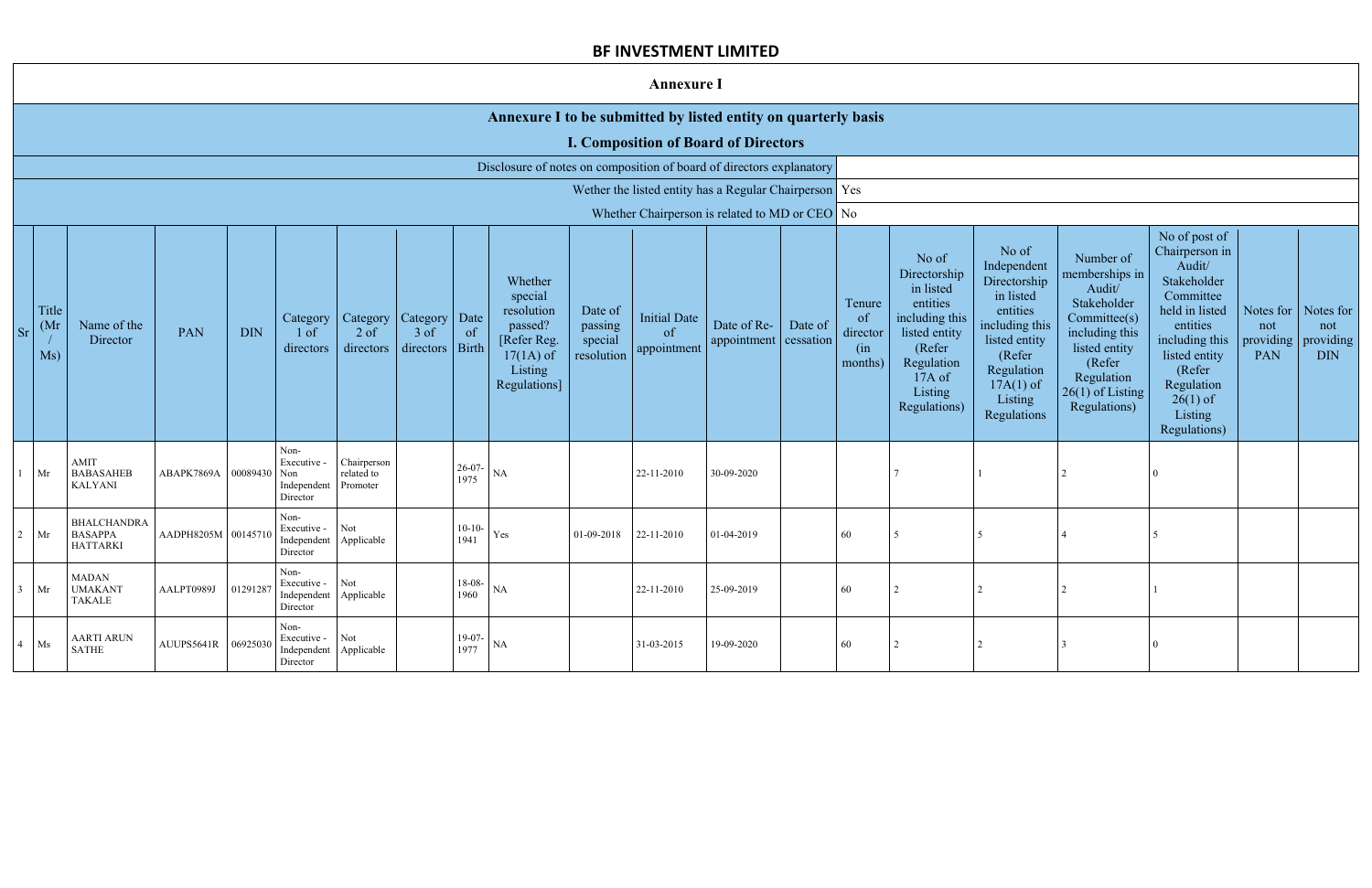# **I. Composition of Board of Directors**

## **Disclosure of notes on composition of board of directors explanatory**

|                | Wether the listed entity has a Regular Chairperson |                                                        |                     |            |                                                                  |                     |                                                           |                          |                                                                                                               |                                             |                                   |                                      |         |                                                       |                                                                                                                                                |                                                                                                                                                                             |                                                                                                                                                                          |                                                                                                                                                                                                               |                                                                          |                   |
|----------------|----------------------------------------------------|--------------------------------------------------------|---------------------|------------|------------------------------------------------------------------|---------------------|-----------------------------------------------------------|--------------------------|---------------------------------------------------------------------------------------------------------------|---------------------------------------------|-----------------------------------|--------------------------------------|---------|-------------------------------------------------------|------------------------------------------------------------------------------------------------------------------------------------------------|-----------------------------------------------------------------------------------------------------------------------------------------------------------------------------|--------------------------------------------------------------------------------------------------------------------------------------------------------------------------|---------------------------------------------------------------------------------------------------------------------------------------------------------------------------------------------------------------|--------------------------------------------------------------------------|-------------------|
| <b>Sr</b>      | Title<br>(Mr)<br>Ms)                               | Name of the<br>Director                                | <b>PAN</b>          | <b>DIN</b> | 1 of<br>directors                                                | $2$ of<br>directors | Category   Category   Category<br>3 of<br>directors Birth | $\vert$ Date<br>of       | Whether<br>special<br>resolution<br>passed?<br>[Refer Reg.]<br>$17(1A)$ of<br>Listing<br><b>Regulations</b> ] | Date of<br>passing<br>special<br>resolution | Initial Date<br>of<br>appointment | Date of Re-<br>appointment cessation | Date of | Tenure<br><sub>of</sub><br>director<br>(n)<br>months) | No of<br>Directorship<br>in listed<br>entities<br>including<br>this listed<br>entity (Refer<br>Regulation<br>17A of<br>Listing<br>Regulations) | No of<br>Independent<br>Directorship<br>in listed<br>entities<br>including<br>this listed<br>entity<br>(Refer<br>Regulation<br>$17A(1)$ of<br>Listing<br><b>Regulations</b> | Number of<br>memberships<br>in Audit/<br>Stakeholder<br>Committee(s)<br>including this<br>listed entity<br>(Refer<br>Regulation<br>$26(1)$ of<br>Listing<br>Regulations) | No of post<br>of<br>Chairperson<br>in Audit/<br>Stakeholder<br>Committee<br>held in<br>listed<br>entities<br>including<br>this listed<br>entity (Refer<br>Regulation<br>$26(1)$ of<br>Listing<br>Regulations) | Notes for $\vert$ Notes for<br>not<br>providing $\vert$ providing<br>PAN | not<br><b>DIN</b> |
| 5 <sup>5</sup> | Mr                                                 | <b>SANJEEV</b><br><b>GAJANAN</b><br><b>JOGLEKAR</b>    | ABBPJ0330Q          | 00073826   | Non-<br>Executive -<br>Independent Applicable<br>Director        | Not                 |                                                           | $21 -$<br>$04-$<br>1957  | $\rm NA$                                                                                                      |                                             | 01-04-2019                        | 25-09-2019                           |         | 60                                                    |                                                                                                                                                |                                                                                                                                                                             |                                                                                                                                                                          |                                                                                                                                                                                                               |                                                                          |                   |
| 6              | Mr                                                 | <b>BHALCHANDRA</b><br><b>SHANKAR</b><br><b>MITKARI</b> | ABKPM5929R 03632549 |            | Non-<br>Executive -<br>Non<br>Independent Applicable<br>Director | Not                 |                                                           | $06 -$<br>$02 -$<br>1967 | N <sub>o</sub>                                                                                                |                                             | 01-04-2019                        | 25-09-2019                           |         |                                                       |                                                                                                                                                | $\Omega$                                                                                                                                                                    |                                                                                                                                                                          |                                                                                                                                                                                                               |                                                                          |                   |

|                | <b>Audit Committee Details</b> |                                               |                                                             |                                                      |            |                      |                |
|----------------|--------------------------------|-----------------------------------------------|-------------------------------------------------------------|------------------------------------------------------|------------|----------------------|----------------|
|                |                                |                                               | Whether the Audit Committee has a Regular Chairperson   Yes |                                                      |            |                      |                |
| Sr             | <b>DIN</b><br>Number           | Name of Committee members                     | Category 1 of directors                                     | Date of<br>Category 2 of<br>directors<br>Appointment |            | Date of<br>Cessation | <b>Remarks</b> |
|                | 00145710                       | <b>BHALCHANDRA</b><br><b>BASAPPA HATTARKI</b> | Non-Executive -<br><b>Independent Director</b>              | Chairperson                                          | 15-03-2010 |                      |                |
| $\overline{2}$ | 01291287                       | <b>MADAN UMAKANT</b><br><b>TAKALE</b>         | Non-Executive -<br><b>Independent Director</b>              | Member                                               | 15-03-2010 |                      |                |
| 3              | 06925030                       | <b>AARTI ARUN SATHE</b>                       | Non-Executive -<br><b>Independent Director</b>              | Member                                               | 22-07-2015 |                      |                |

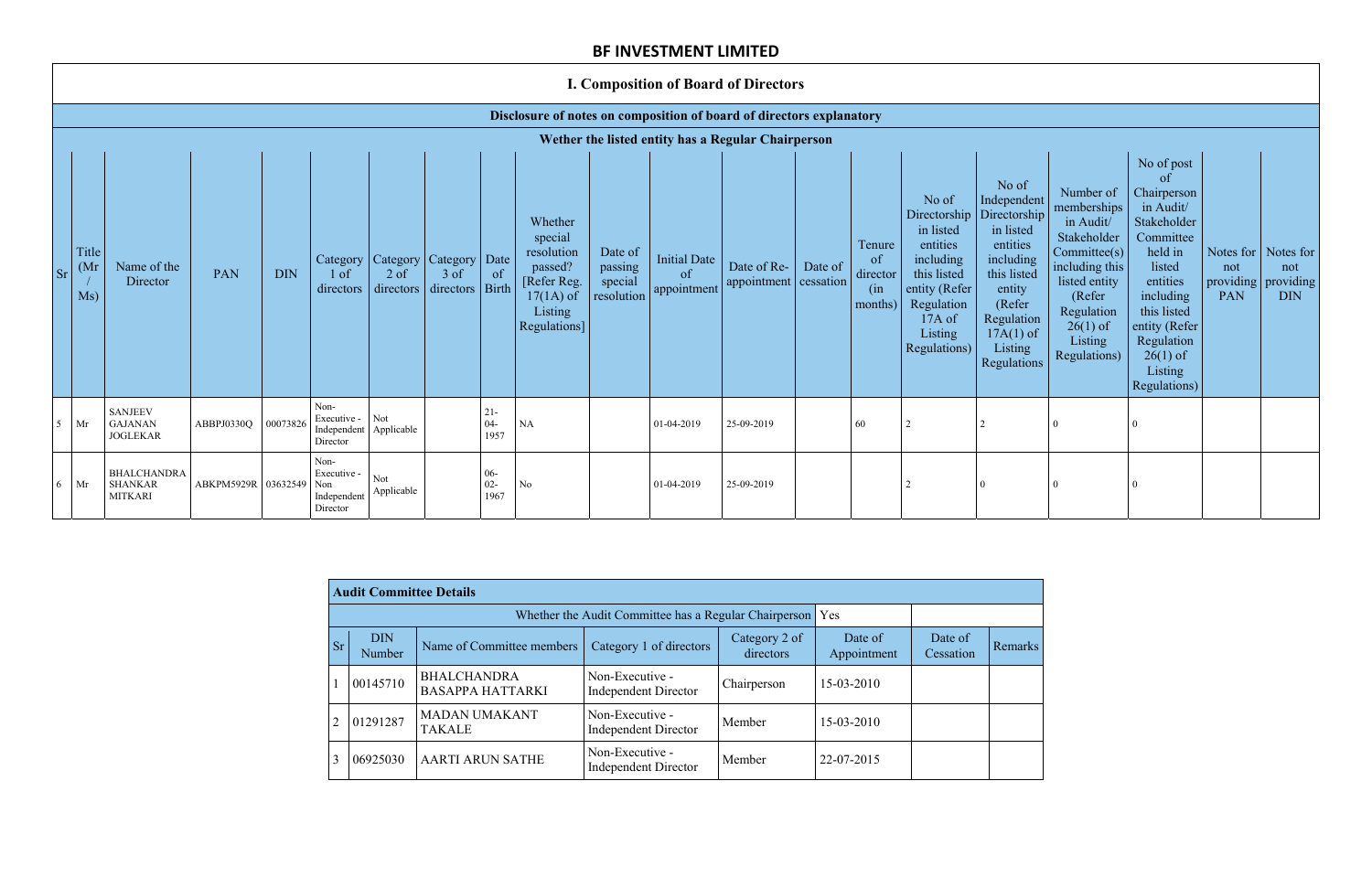|           | Nomination and remuneration committee |                                                                                 |                                                    |                            |                        |                      |         |  |  |  |  |  |
|-----------|---------------------------------------|---------------------------------------------------------------------------------|----------------------------------------------------|----------------------------|------------------------|----------------------|---------|--|--|--|--|--|
|           |                                       | Whether the Nomination and remuneration committee has a Regular Chairperson Yes |                                                    |                            |                        |                      |         |  |  |  |  |  |
| <b>Sr</b> | <b>DIN</b><br>Number                  | Name of Committee<br>members                                                    | Category 1 of directors                            | Category 2 of<br>directors | Date of<br>Appointment | Date of<br>Cessation | Remarks |  |  |  |  |  |
|           | 00145710                              | <b>BHALCHANDRA</b><br><b>BASAPPA HATTARKI</b>                                   | Non-Executive -<br><b>Independent Director</b>     | Chairperson                | 29-05-2014             |                      |         |  |  |  |  |  |
| 2         | 00089430                              | <b>AMIT BABASAHEB</b><br><b>KALYANI</b>                                         | Non-Executive - Non<br><b>Independent Director</b> | Member                     | 29-05-2014             |                      |         |  |  |  |  |  |
|           | 01291287                              | <b>MADAN UMAKANT</b><br><b>TAKALE</b>                                           | Non-Executive -<br><b>Independent Director</b>     | Member                     | 29-05-2014             |                      |         |  |  |  |  |  |

|           | <b>Stakeholders Relationship Committee</b> |                                                                               |                                                |                            |                        |                      |         |  |  |  |  |  |
|-----------|--------------------------------------------|-------------------------------------------------------------------------------|------------------------------------------------|----------------------------|------------------------|----------------------|---------|--|--|--|--|--|
|           |                                            | Whether the Stakeholders Relationship Committee has a Regular Chairperson Yes |                                                |                            |                        |                      |         |  |  |  |  |  |
| <b>Sr</b> | <b>DIN</b><br>Number                       | Name of Committee members                                                     | Category 1 of directors                        | Category 2 of<br>directors | Date of<br>Appointment | Date of<br>Cessation | Remarks |  |  |  |  |  |
|           | 01291287                                   | <b>MADAN UMAKANT</b><br><b>TAKALE</b>                                         | Non-Executive -<br><b>Independent Director</b> | Chairperson                | 15-03-2010             |                      |         |  |  |  |  |  |
| 2         | 00145710                                   | <b>BHALCHANDRA</b><br><b>BASAPPA HATTARKI</b>                                 | Non-Executive -<br><b>Independent Director</b> | Member                     | 15-03-2010             |                      |         |  |  |  |  |  |
|           | 06925030                                   | <b>AARTI ARUN SATHE</b>                                                       | Non-Executive -<br><b>Independent Director</b> | Member                     | 27-03-2019             |                      |         |  |  |  |  |  |

|           | <b>Risk Management Committee</b> |                                               |                                                                       |                            |                        |                      |                |  |  |  |  |  |
|-----------|----------------------------------|-----------------------------------------------|-----------------------------------------------------------------------|----------------------------|------------------------|----------------------|----------------|--|--|--|--|--|
|           |                                  |                                               | Whether the Risk Management Committee has a Regular Chairperson   Yes |                            |                        |                      |                |  |  |  |  |  |
| <b>Sr</b> | <b>DIN</b><br>Number             | Name of Committee<br>members                  | Category 1 of directors                                               | Category 2 of<br>directors | Date of<br>Appointment | Date of<br>Cessation | <b>Remarks</b> |  |  |  |  |  |
|           | 00145710                         | <b>BHALCHANDRA</b><br><b>BASAPPA HATTARKI</b> | Non-Executive -<br><b>Independent Director</b>                        | Chairperson                | 29-05-2014             |                      |                |  |  |  |  |  |
|           | 00089430                         | <b>AMIT BABASAHEB</b><br><b>KALYANI</b>       | Non-Executive - Non<br><b>Independent Director</b>                    | Member                     | 29-05-2014             |                      |                |  |  |  |  |  |
|           | 01291287                         | <b>MADAN UMAKANT</b><br><b>TAKALE</b>         | Non-Executive -<br><b>Independent Director</b>                        | Member                     | 29-05-2014             |                      |                |  |  |  |  |  |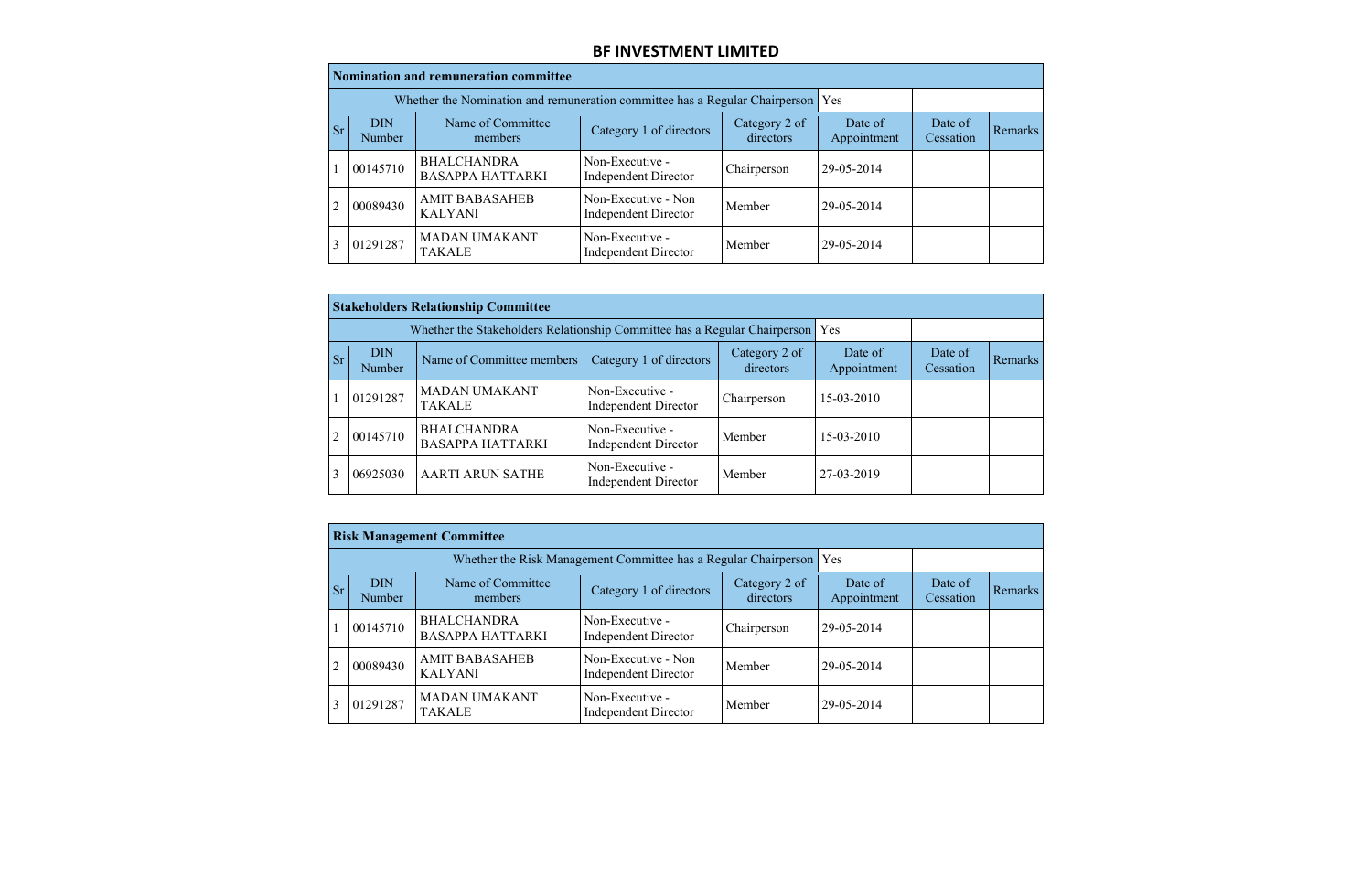|           | <b>Corporate Social Responsibility Committee</b> |                                                                                     |                                                    |                            |                        |                      |         |  |  |  |  |  |
|-----------|--------------------------------------------------|-------------------------------------------------------------------------------------|----------------------------------------------------|----------------------------|------------------------|----------------------|---------|--|--|--|--|--|
|           |                                                  | Whether the Corporate Social Responsibility Committee has a Regular Chairperson Yes |                                                    |                            |                        |                      |         |  |  |  |  |  |
| <b>Sr</b> | <b>DIN</b><br>Number                             | Name of Committee<br>members                                                        | Category 1 of directors                            | Category 2 of<br>directors | Date of<br>Appointment | Date of<br>Cessation | Remarks |  |  |  |  |  |
|           | 00145710                                         | <b>BHALCHANDRA</b><br><b>BASAPPA HATTARKI</b>                                       | Non-Executive -<br><b>Independent Director</b>     | Chairperson                | 29-05-2014             |                      |         |  |  |  |  |  |
| 2         | 00089430                                         | <b>AMIT BABASAHEB</b><br><b>KALYANI</b>                                             | Non-Executive - Non<br><b>Independent Director</b> | Member                     | 29-05-2014             |                      |         |  |  |  |  |  |
|           | 01291287                                         | <b>MADAN UMAKANT</b><br><b>TAKALE</b>                                               | Non-Executive -<br><b>Independent Director</b>     | Member                     | 19-09-2015             |                      |         |  |  |  |  |  |

 $\mathcal{L}$ 

|  | <b>Other Committee</b> |                                                                                                                         |  |  |
|--|------------------------|-------------------------------------------------------------------------------------------------------------------------|--|--|
|  |                        | Sr DIN Number Name of Committee members Name of other committee Category 1 of directors Category 2 of directors Remarks |  |  |

|                | <b>Annexure 1</b>                                                   |                                                             |                                                                      |                                    |                                                     |                                           |                                                           |  |  |  |  |
|----------------|---------------------------------------------------------------------|-------------------------------------------------------------|----------------------------------------------------------------------|------------------------------------|-----------------------------------------------------|-------------------------------------------|-----------------------------------------------------------|--|--|--|--|
|                | <b>Annexure 1</b>                                                   |                                                             |                                                                      |                                    |                                                     |                                           |                                                           |  |  |  |  |
|                | <b>III. Meeting of Board of Directors</b>                           |                                                             |                                                                      |                                    |                                                     |                                           |                                                           |  |  |  |  |
|                | Disclosure of notes on meeting of<br>board of directors explanatory |                                                             |                                                                      |                                    |                                                     |                                           |                                                           |  |  |  |  |
| <b>Sr</b>      | Date(s) of<br>meeting (if any)<br>in the previous<br>quarter        | Date(s) of<br>meeting (if any)<br>in the current<br>quarter | Maximum gap<br>between any two<br>consecutive (in<br>number of days) | Notes for not<br>providing<br>Date | Whether<br>requirement of<br>Quorum met<br>(Yes/No) | Number of<br><b>Directors</b><br>present* | No. of Independent<br>Directors attending<br>the meeting* |  |  |  |  |
| $\mathbf{1}$   | 11-02-2021                                                          |                                                             |                                                                      |                                    | Yes                                                 |                                           |                                                           |  |  |  |  |
| $\overline{2}$ |                                                                     | 18-05-2021                                                  | 95                                                                   |                                    | Yes                                                 | 5                                         | 3                                                         |  |  |  |  |
| $\overline{3}$ |                                                                     | 14-06-2021                                                  | 26                                                                   |                                    | Yes                                                 | 5                                         | 3                                                         |  |  |  |  |

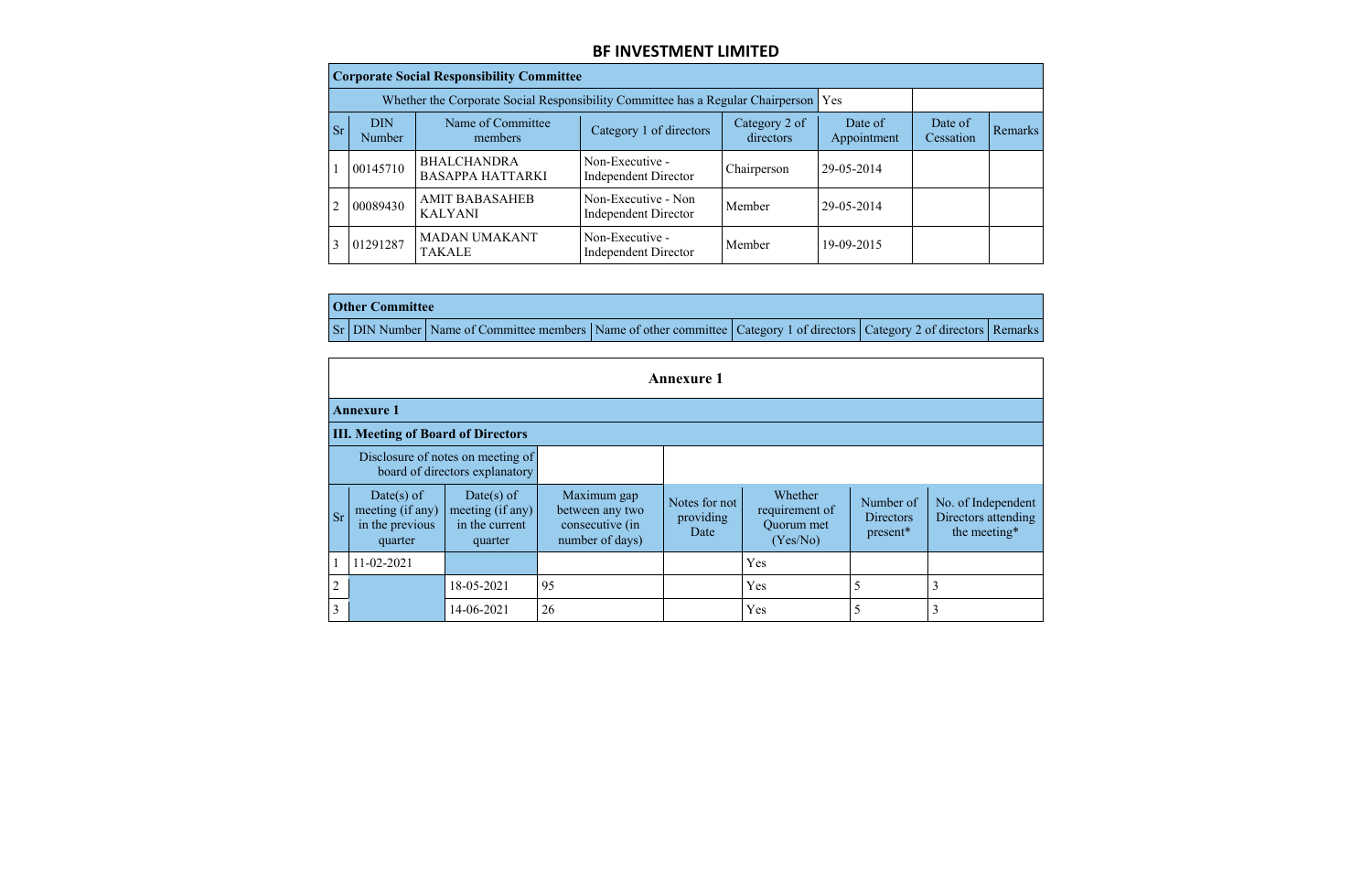|                | <b>Annexure 1</b>                                |                                                                                                               |                                                                      |                               |                                       |                                                          |                                    |                                                                      |  |  |  |  |
|----------------|--------------------------------------------------|---------------------------------------------------------------------------------------------------------------|----------------------------------------------------------------------|-------------------------------|---------------------------------------|----------------------------------------------------------|------------------------------------|----------------------------------------------------------------------|--|--|--|--|
|                | <b>IV. Meeting of Committees</b>                 |                                                                                                               |                                                                      |                               |                                       |                                                          |                                    |                                                                      |  |  |  |  |
|                |                                                  |                                                                                                               |                                                                      |                               |                                       | Disclosure of notes on meeting of committees explanatory |                                    |                                                                      |  |  |  |  |
| <b>Sr</b>      | Name of<br>Committee                             | $Date(s)$ of meeting<br>(Enter dates of<br>Previous quarter and<br>Current quarter in<br>chronological order) | Maximum gap<br>between any two<br>consecutive (in<br>number of days) | Name of<br>other<br>committee | Reson for<br>not<br>providing<br>date | Whether<br>requirement of<br>Quorum met<br>(Yes/No)      | Number of<br>Directors<br>present* | No. of<br>Independen<br><b>Directors</b><br>attending th<br>meeting* |  |  |  |  |
| $\overline{1}$ | Audit<br>Committee                               | 11-02-2021                                                                                                    |                                                                      |                               |                                       | Yes                                                      |                                    |                                                                      |  |  |  |  |
| $\overline{2}$ | Audit<br>Committee                               | 14-06-2021                                                                                                    | 122                                                                  |                               |                                       | Yes                                                      | $\overline{2}$                     | $\overline{2}$                                                       |  |  |  |  |
| 3              | Stakeholders<br>Relationship<br>Committee        | 17-05-2021                                                                                                    |                                                                      |                               |                                       | Yes                                                      | $\overline{2}$                     | $\overline{2}$                                                       |  |  |  |  |
| 4              | <b>Stakeholders</b><br>Relationship<br>Committee | 14-06-2021                                                                                                    |                                                                      |                               |                                       | Yes                                                      | $\overline{2}$                     | $\overline{2}$                                                       |  |  |  |  |
| 5              | Nomination<br>and<br>remuneration<br>committee   | 14-06-2021                                                                                                    |                                                                      |                               |                                       | Yes                                                      | 3                                  | $\overline{2}$                                                       |  |  |  |  |





|                 | <b>Annexure 1</b>                                                                                         |                                  |                                                                    |  |  |  |  |  |  |  |
|-----------------|-----------------------------------------------------------------------------------------------------------|----------------------------------|--------------------------------------------------------------------|--|--|--|--|--|--|--|
|                 | <b>V. Related Party Transactions</b>                                                                      |                                  |                                                                    |  |  |  |  |  |  |  |
| Sr <sub>1</sub> | Subject                                                                                                   | Compliance status<br>(Yes/No/NA) | If status is "No" details of non-<br>compliance may be given here. |  |  |  |  |  |  |  |
|                 | Whether prior approval of audit committee obtained                                                        | Yes                              |                                                                    |  |  |  |  |  |  |  |
|                 | Whether shareholder approval obtained for material RPT                                                    | <b>NA</b>                        |                                                                    |  |  |  |  |  |  |  |
|                 | Whether details of RPT entered into pursuant to omnibus<br>approval have been reviewed by Audit Committee | <b>NA</b>                        |                                                                    |  |  |  |  |  |  |  |